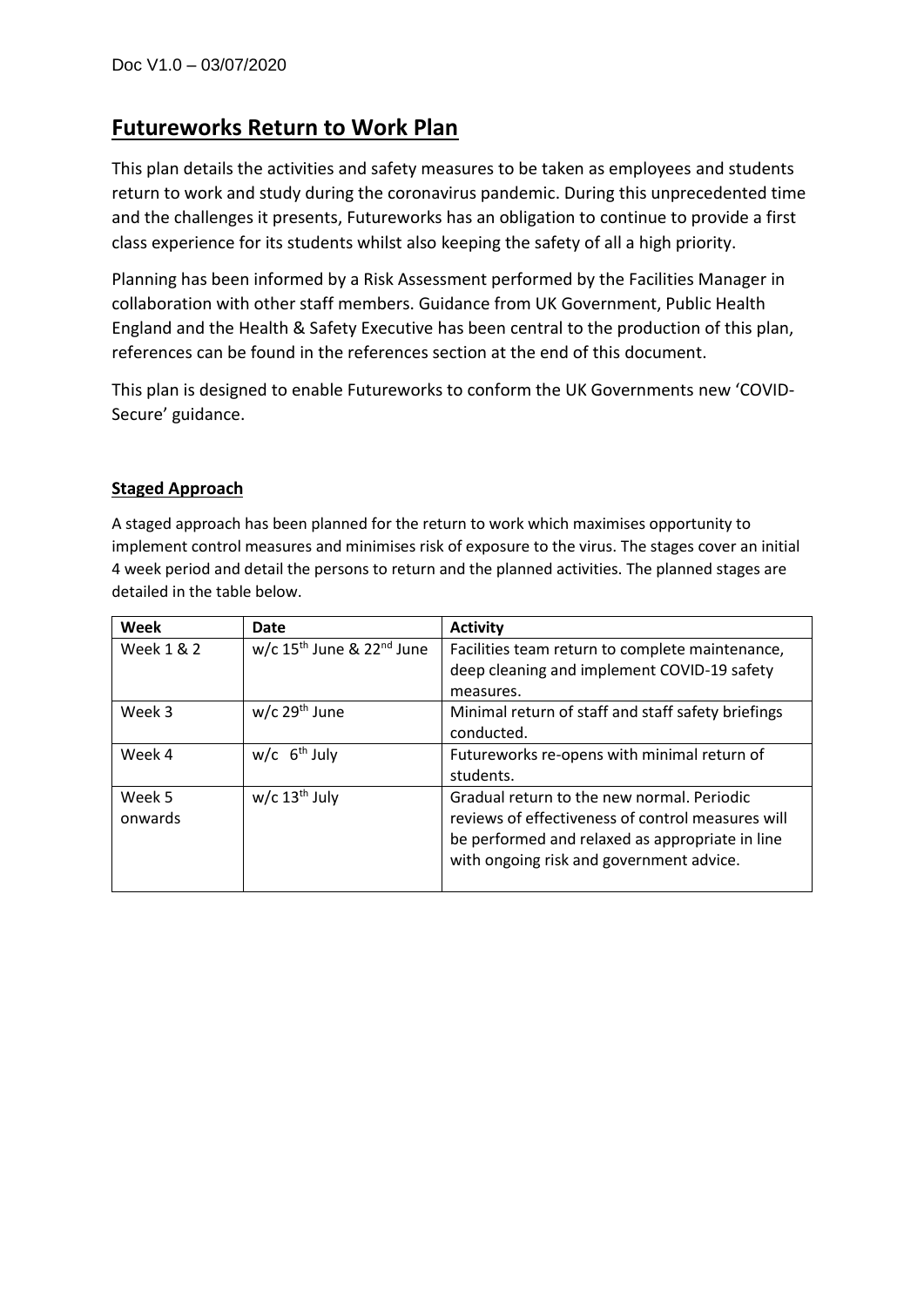## **Risk Assessment**

A Risk Assessment specific to the hazards present during the COVID-19 pandemic has been performed and can be [found here.](https://futureworks.ac.uk/pdfs/FW_Risk_Assessment_COVID-19.pdf) This assessment posed unique challenges not normally present in normal risk assessment. In particular when considering the common five stage model of controls (see figure 1), the two first and most effective stages of mitigating health and safety risks are not possible during this pandemic. Stage one 'Elimination' is not possible, we can not remove the possibility of the virus from the workplace. Stage two 'Substitution/Reduction' as with stage one, it is not possible to reduce or substitute the virus for a safer alternative. This leaves the last three and less effective stages of mitigation, which must be enforced with greater effectiveness and consistency to achieve a safer environment.



#### Figure 1 –Referenced from IOSH '*Covid-19 Risk Assessment Guidance'*

Core consderations for effective social distancing and hygeine controls:

- General movement and activity should maintain two metres distancing where practicable.
- Reduction of touch 'hotspots' and the minimizing of handled items.
- Avoidance of busy periods and gatherings e.g 'rush hour' and lunchtimes.
- Travel by public transport avoided where possible and encouragement of individual travel.
- Encouragement of hand washing as often as possible.
- Appropriate cleaning or disposal of items with potential to transmit the virus.
- New control measures should not negativly interfere with existing control measures mitigating non-COVID-19 risks e.g Fire, Health & Safety.
- As with normal risk mitigation, all controls should be resonably practicable and cost, time, effort and effectiveness should be carefully considered.

Challenges in the current environment:

- Corridors and stairwell do not support distancing of two metres.
- Small reception area at Riverside encourages close proximity of multiple people.
- Availability of staff office space.
- Toilet facilities do not support distancing of two metres.
- Classroom size and availability dependent upon measures still in place at the start of the academic year.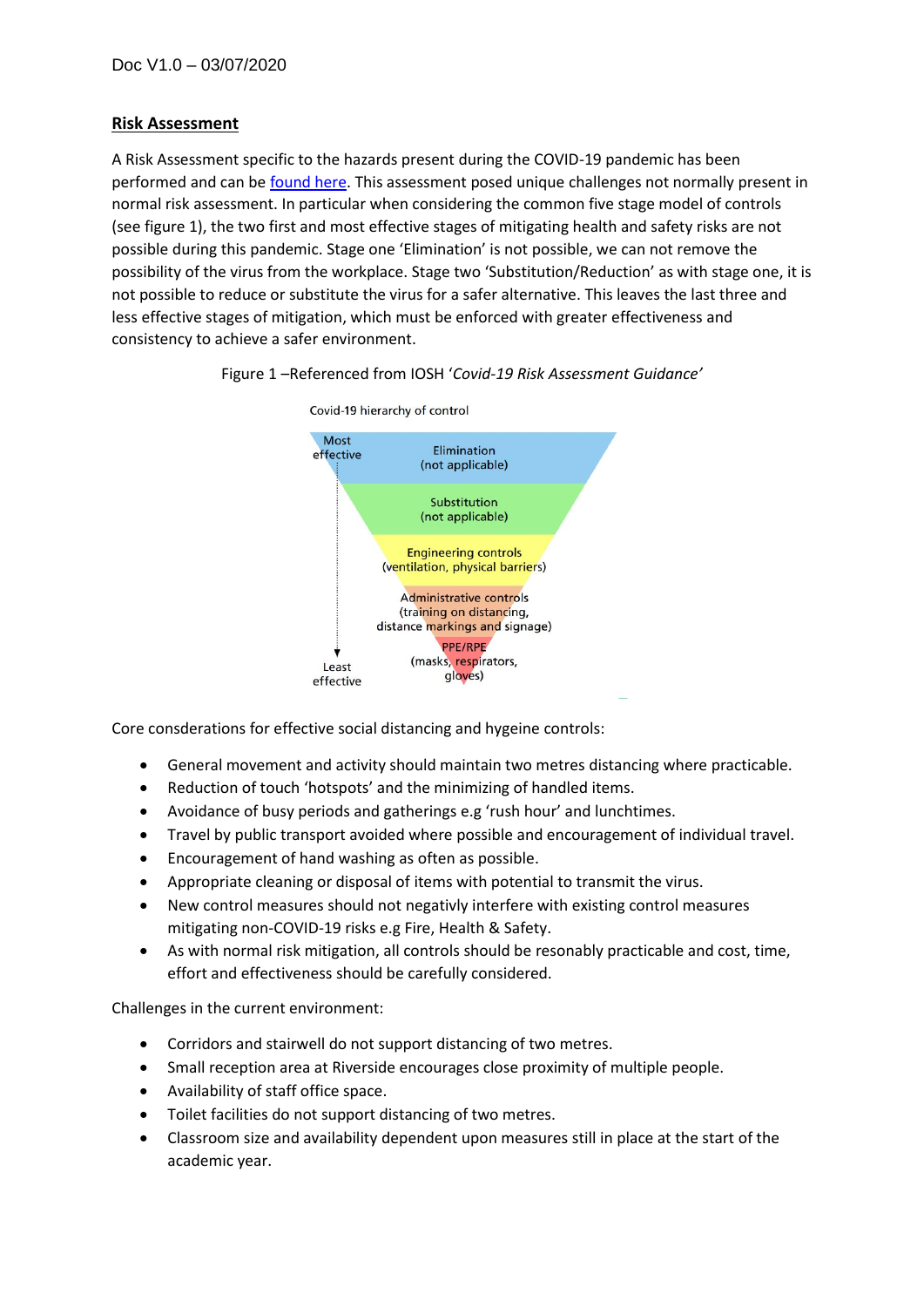## **Risk control plan**

This plan documents the specific control measures and mechanisms to implement and maintain a COVID-Secure environment.

#### **Responsibilities**

The implementation and enforcement of this plan will be enacted by the Facilities Manager with support from other Managers and the Facilities Team.

| <b>Control Measure Area:</b> | <b>Responsibility:</b> |
|------------------------------|------------------------|
| Site wide & common areas     | <b>Facilities Team</b> |
| <b>Classrooms</b>            | <b>Teaching Staff</b>  |
| <b>Studios</b>               | <b>Facilities Team</b> |
| <b>Offices</b>               | Managers               |

#### **Monitoring and review**

Weekly review of control measures will be performed by the Facilities Manager. Reviews will analyse the effectiveness of control measures and people's response to them. Review will also consider ongoing risk and government advice. Recommendations of changes will be put to the Management team.

#### **Communication**

Communication of control measures will be generally distributed via email and the VLE to all staff and students. Signage and floor markings will be implemented in for specific control measures around the building. Posters will also be posted around the building with general advice regarding hygiene, hand washing and best practices. Staff will receive a briefing on the measures in place ready for their return to the office. Visitors, where planned ahead will be given a verbal briefing of measures over the phone before their arrival, otherwise they will receive a briefing from staff upon arrival.

#### **Future spikes and local infections**

The control measures and procedures detailed in this plan will respond flexibly to changes in line with guidance related to any future increase in COVID-19 cases. Control measures in this plan will also respond to cases local to the Futureworks community. Potential remains for an increase in risk driven by an increase in national or local coronavirus cases, where the risk exposure exceeds acceptable risks levels determined by Futureworks Leadership, measures will be taken to shift back to an online only delivery model and facilities closed to minimise risk to staff and students.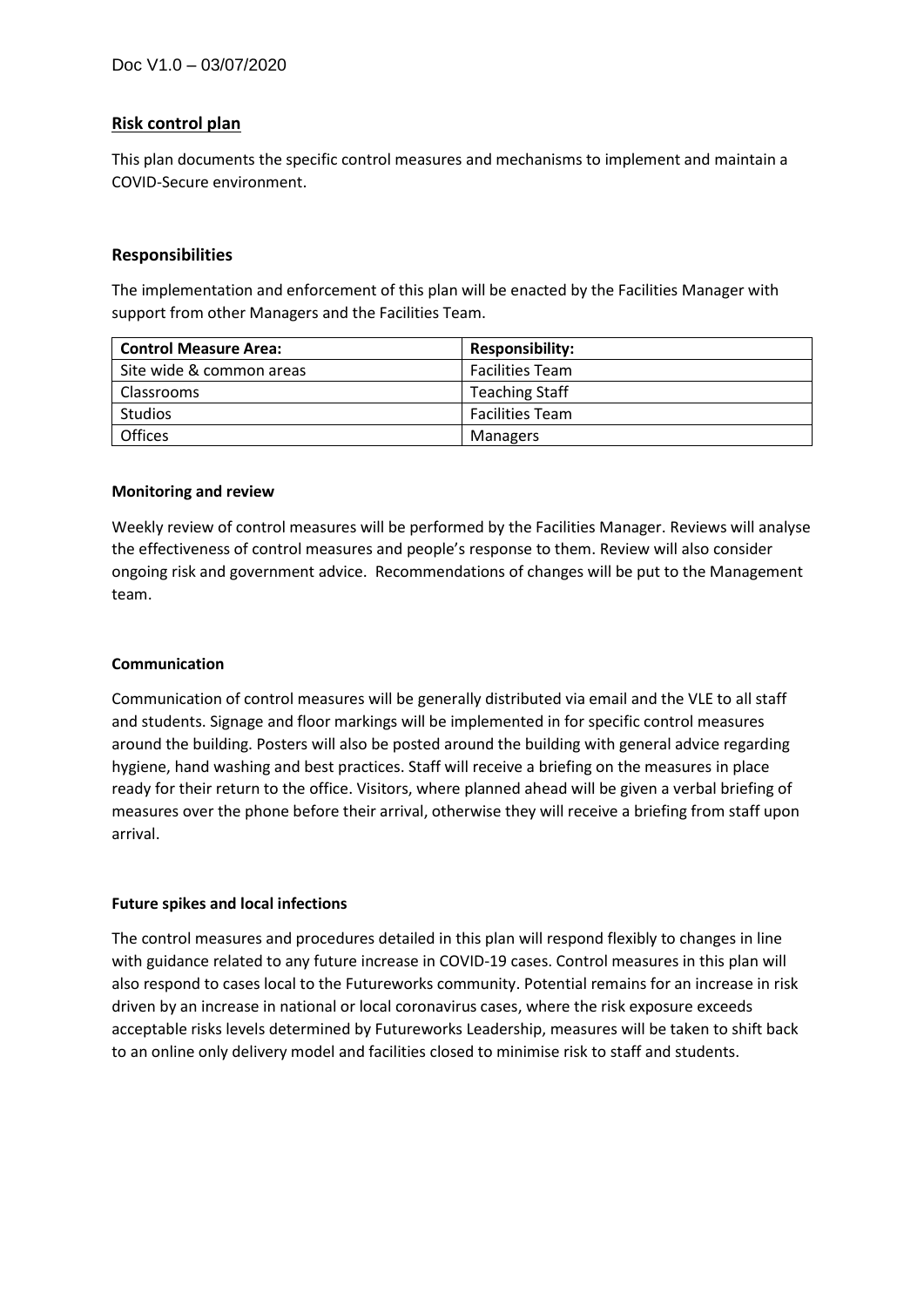## **Relaxation of control measures**

As risk posed by the pandemic changes over time so too will the level of control measures. Futureworks has adopted a 5 level response scheme that will decrease, or increase in line with COVID-19 related risk. Detail of the response levels can be found in the document *[Futureworks](https://futureworks.ac.uk/pdfs/FW_COVID-19_Response_Levels.pdf)  [COVID-19 Response Levels.](https://futureworks.ac.uk/pdfs/FW_COVID-19_Response_Levels.pdf)*

# **Specific Control Measures & Staff Protocol**

This section lists the specific control measures and protocols to be put in place to ensure reasonably practicable steps are taken to mitigate the risks as identified in the Risk Assessment.

- 1. Main entrance Staff to monitor and control foot fall and number of persons in the building.
- 2. Reception Perspex barrier installed, procedure for handling keys, passes etc. put in place. Floor markings to indicate proper social distancing, card only payments and procedure.
- 3. Building Capacity A restriction on the number of persons in the building will be implemented and monitored by Reception. The maximum number of people which can reasonably observe social distancing at 2 metres has been calculated to be 120 persons at Riverside and 35 persons at Media City.
- 4. Face coverings Face coverings to be mandatory for all users of the building whilst using shared spaces and common areas. A supply to be kept for people who arrive without.
- 5. Hygiene stations placed around the building, at the entrance to each floor and in each classroom and office. Will consist of hand sanitiser pumps and surface wipes to be used by staff and students upon entering a classroom.
- 6. Cleaning staff Cleaning contractors briefed on risk assessment and specific COVID-19 cleaning measures.
- 7. Specific bins for cleaning supplies and used PPE placed in each room bigger bins to be placed in the toilet facilities.
- 8. Lifts to have signage and floor markings with maximum occupancy rules (1 person in small lift, 2 back to back in larger lift).
- 9. On entering the building Floor markings to indicate queue area and distancing for entry to the building. Will work with Bruntwood & construction site to ensure safe spacing. Media City site will have markings across the front of the building.
- 10. On entering the building Staff, Students and visitors will be given a briefing on safety measures. Hygiene supplies will be available at this point.
- 11. General movement Rules, floor marking and signage to encourage single file left side movement in all hallways & stairwells.
- 12. General movement People encouraged to use lifts only for upwards travel. Lifts programmed to return to Ground to lower waiting times in Main Reception.
- 13. General movement where appropriate, non-fire doors to be propped open to minimise 'hotspot' touch areas.
- 14. Classroom distancing Placement of computer workstations to conform to 2 metre social distancing measures. Classroom distancing will be monitored by facilities staff & tutors.
- 15. Classroom cleaning stations On entry staff/students sanitise hands and take wipes to clean the workstation they want to use.
- 16. Student lounge Reconfigured with LRC computers and removal of furniture to comply with distancing measures. Student kitchen closed. Floor markings and one-way system implemented.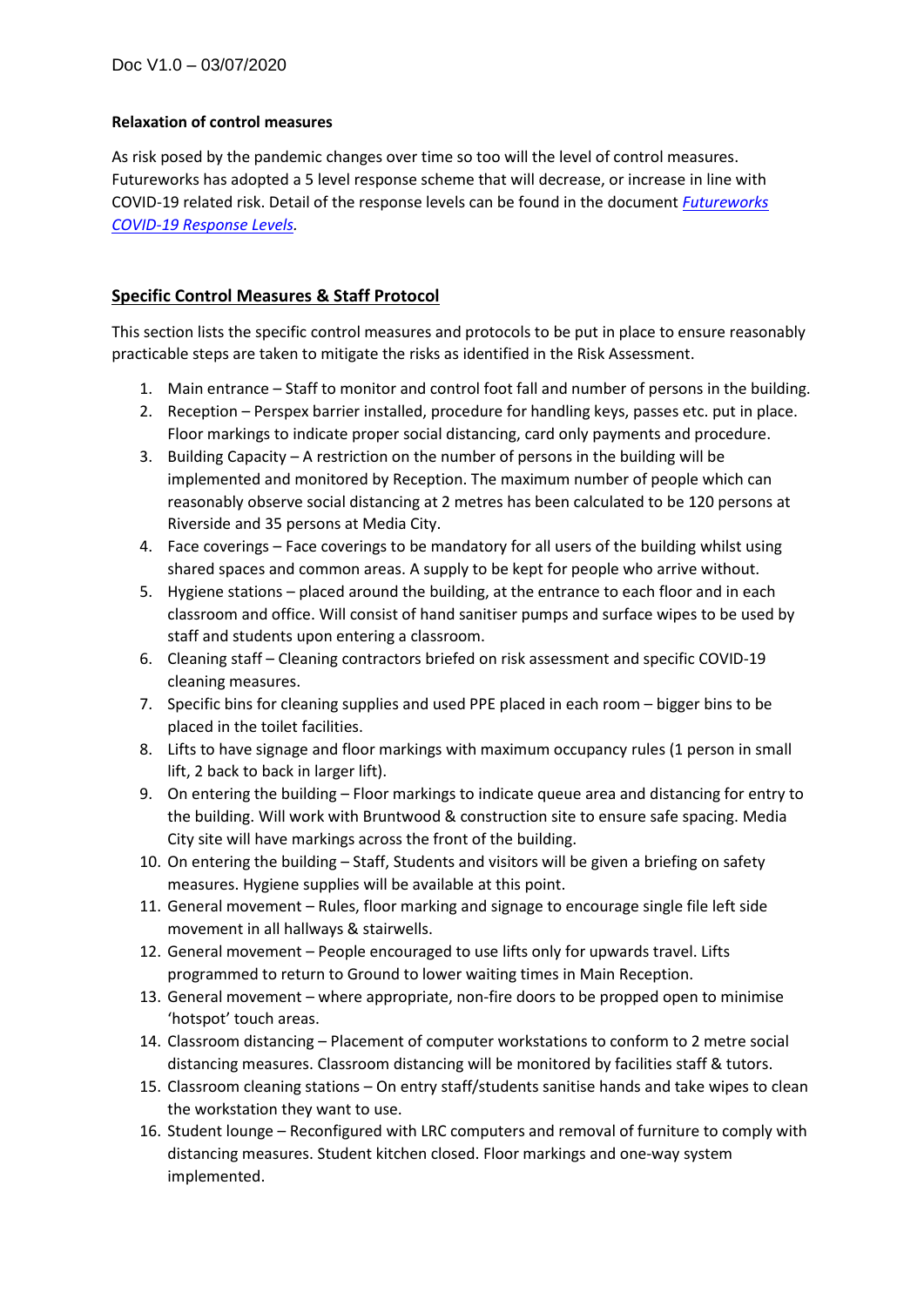- 17. Staff Kitchen Max occupancy of 3 people, floor markings and signage implemented regarding distancing and best safety practices. Strict wash as you go policy on items used and encouragement of pre-packaged foods.
- 18. Staff Kitchen Staff encouraged to bring and only use their own drinking vessel and utensils.
- 19. Staff Offices All office spaces at Riverside & Media City organised & tidied to maximise capacity and social distancing, installation of Perspex dividers where necessary.
- 20. Office Equipment workstations and phones should not be shared and should be wiped down every day and as required.
- 21. Meeting room Maximum occupancy rule of 2 people.
- 22. Facilities team to install and configure remote desktop and communication software in each studio to communicate with and assist students. Similar solution implemented for Student Services online support.
- 23. Studios Bookings for studio spaces will Initially be limited. There will be single longer slots per day with staggered start finish times. Maximum occupancy rules will be enforced. Details of room bookings and safety measures will be sent to students and staff in a separate guidance document.
- 24. Studio Support Support limited to remote desktop and over the phone where possible to minimise contact. Notices on direct dial number and procedure to get support installed in studios. Where in person support is required, students must remain in marked areas whilst support staff are in the room.
- 25. Studio Gear Distancing and cleaning procedure enforced for gear exchanges. Have a designated collection and drop-off spot indicated by floor markings to ensure appropriate distancing. New exchange procedure detailed in separate guidance document to be shared with staff and students.
- 26. Studio Gear Enhanced cleaning protocol implemented, clean all items between each session. 'Buffer' bookings for staff cleaning between student bookings.
- 27. Studio Gear Vocalists to bring their own pop-shields where possible, microphones and pop shields are a serious specific concern. Disposable mic covers/pop sheilds to be used where possible. Additional safety measures to be taken when cleaning microphones between each use.
- 28. Studios Foley studio will not have props for use. Props must be brought and taken away each session.
- 29. Student Advice Centre Hatch to have clear PVC barrier installed.
- 30. HR Vulnerable people to self-identify and report to their Line Manager.
- 31. HR Employees that have a member of their household self-isolating must also self-isolate and work from home.
- 32. HR As appropriate staff should work at home where possible. IT equipment will be supplied as appropriate.
- 33. HR Rotas for office use should be agreed within teams. Some staff may be relocated to different office spaces.
- 34. HR Staggered start times to be considered by Line Managers to minimise busy start and finish periods.
- 35. Staff Travel Staff encouraged to travel in isolation where possible. Additional access to Bruntwood bike storage arranged.
- 36. HR All staff to receive a briefing on measures in place to aid in understanding and enforcement of COVID-19 safety measures.
- 37. Mental Health Support sessions for COVID-19 related issues for Staff and Students.